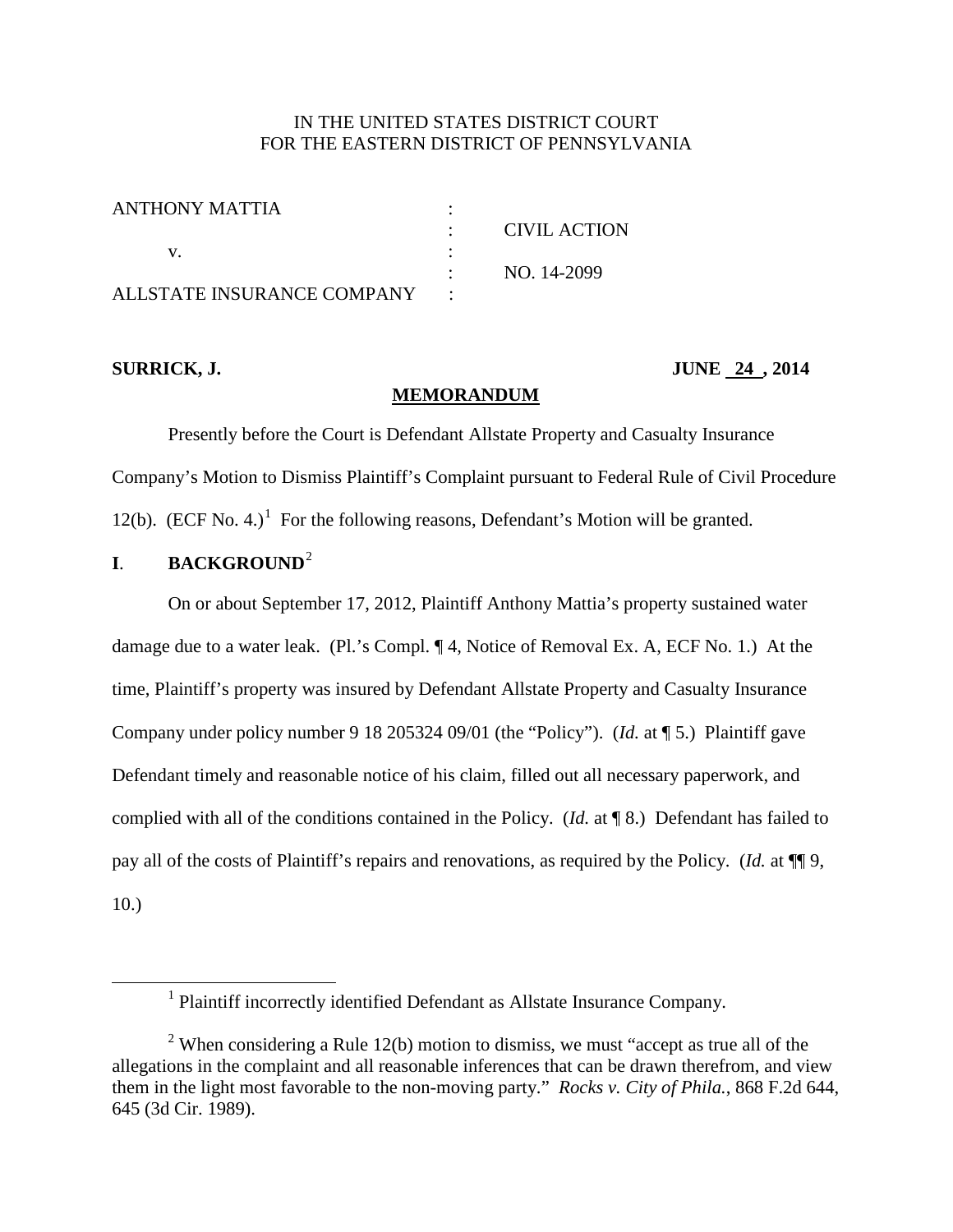On March 7, 2014, Plaintiff filed a Complaint in the Court of Common Pleas of Philadelphia County, Pennsylvania, against Defendant alleging claims for breach of contract (Counts I & III) and bad faith (Count II). (Pl.'s Compl. ¶ 3.) On April 10, 2014, Defendant removed the matter to this Court. (Notice of Removal.) On April 17, 2014, Defendant filed this Motion to Dismiss. (Def.'s Mot., ECF No. 4.) On May 29, 2014, Plaintiff filed a timely response. (Pl.'s Resp., ECF No. 7.)

#### **II. LEGAL STANDARD**

Under Federal Rule  $8(a)(2)$ , "[a] pleading that states a claim for relief must contain a short and plain statement of the claim showing that the pleader is entitled to relief." Fed. R. Civ. P. 8(a)(2). Rule 12(b)(6) provides for the dismissal of a complaint, in whole or in part, for failure to state a claim upon which relief can be granted. *See* Fed. R. Civ. P. 12(b)(6). A motion under Rule  $12(b)(6)$ , therefore, tests the sufficiency of the complaint against the pleading requirements of Rule 8(a). "To survive a motion to dismiss, a complaint must contain sufficient factual matter, accepted as true, to 'state a claim to relief that is plausible on its face.'" *Ashcroft v. Iqbal*, 556 U.S. 662, 678 (2009) (quoting *Bell Atl. Corp. v. Twombly*, 550 U.S. 544, 570 (2007)). A complaint that merely alleges entitlement to relief, without alleging facts that show entitlement, must be dismissed. *See Fowler v. UPMC Shadyside*, 578 F.3d 203, 211 (3d Cir. 2009). Courts need not accept "[t]hreadbare recitals of the elements of a cause of action, supported by mere conclusory statements . . . ." *Iqbal*, 556 U.S. at 678. "While legal conclusions can provide the framework of a complaint, they must be supported by factual allegations." *Id.* at 679. This "'does not impose a probability requirement at the pleading stage,' but instead 'simply calls for enough facts to raise a reasonable expectation that discovery will reveal evidence of' the necessary element." *Phillips v. Cnty. of Allegheny*, 515 F.3d 224, 234 (3d Cir. 2008) (quoting *Twombly*, 550 U.S. at 556).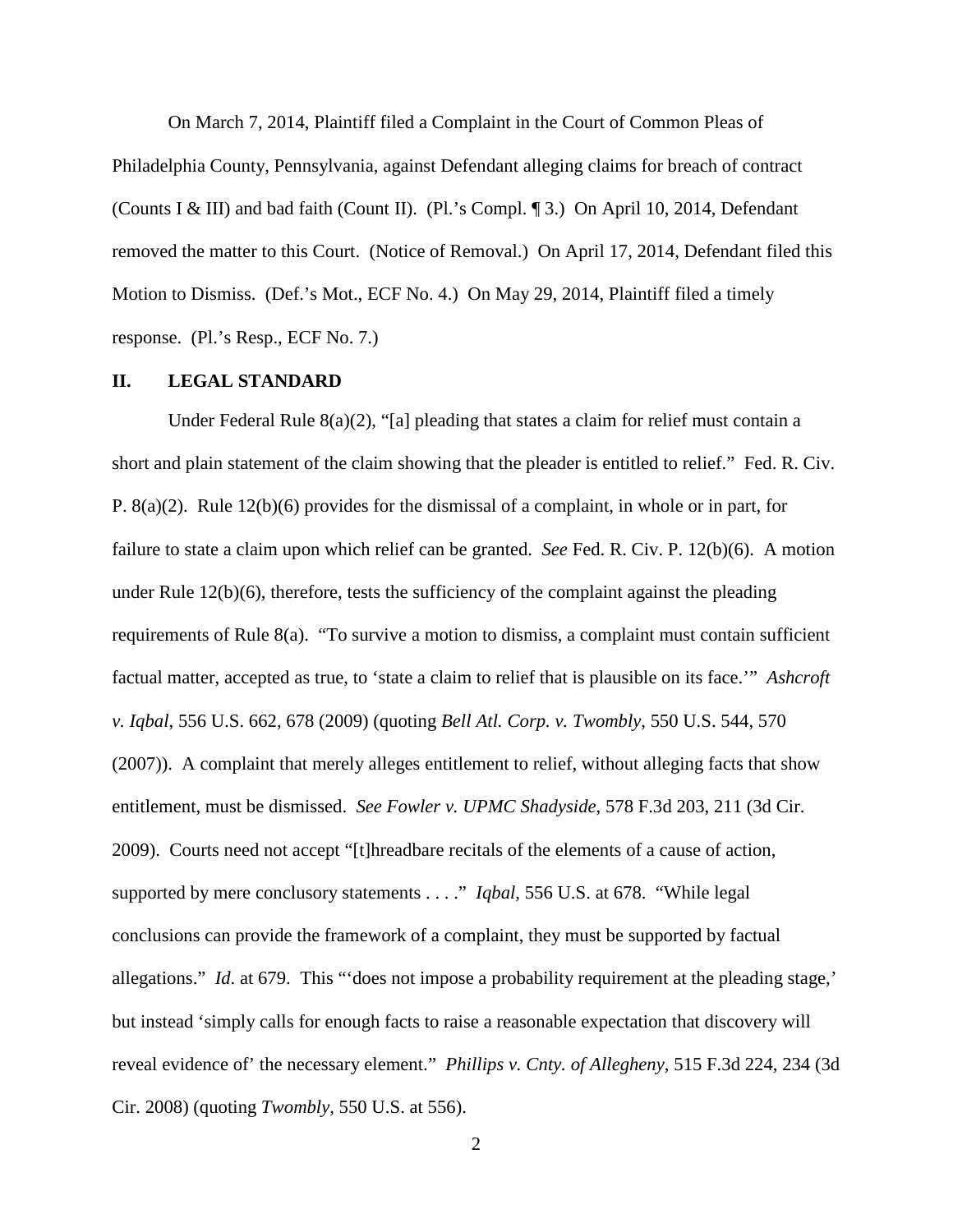In determining whether dismissal of the complaint is appropriate, courts use a two-part analysis. *Fowler*, 578 F.3d at 210. First, courts separate the factual and legal elements of the claim and accept all of the complaint's well-pleaded facts as true. *Id.* at 210-11. Next, courts determine whether the facts alleged in the complaint are sufficient to show that the plaintiff has a "'plausible claim for relief.'" *Id*. at 211 (quoting *Iqbal*, 556 U.S. at 679). Given the nature of the two-part analysis, "'[d]etermining whether a complaint states a plausible claim for relief will . . . be a context-specific task that requires the reviewing court to draw on its judicial experience and common sense.'" *McTernan v. City of York*, 577 F.3d 521, 530 (3d Cir. 2009) (quoting *Iqbal*, 556 U.S. at 679).

#### **III. DISCUSSION**

l

Defendant contends that Plaintiff's Complaint should be dismissed for failure to state a claim under Fed. R. Civ. P.  $12(b)(6)$ .<sup>[3](#page-2-0)</sup> Defendant argues that Plaintiff's pleadings fail to provide specific, factual allegations and consist solely of "bare-bones" conclusory allegations. (Def.'s Mot. ¶¶ 15, 22.) In addition, Defendant asserts that Plaintiff's Complaint is time-barred due to the one-year statute of limitations contained in the commencement of suit provision in the Policy. (*Id.* at ¶ 33.) Finally, Defendant argues that Plaintiff's Complaint should be dismissed for failure to join a necessary party. (*Id.* at ¶ 47.) In response, Plaintiff argues that any limitation period contained in the Policy does not extend to bad faith because the bad faith claim is predicated upon 42 Pa. Cons. Stat. Ann. § 8371, which provides the insured with additional

<span id="page-2-0"></span> $3$  Count I of Plaintiff's Complaint is duplicative of Count III. We will address them both as one Breach of Contract claim.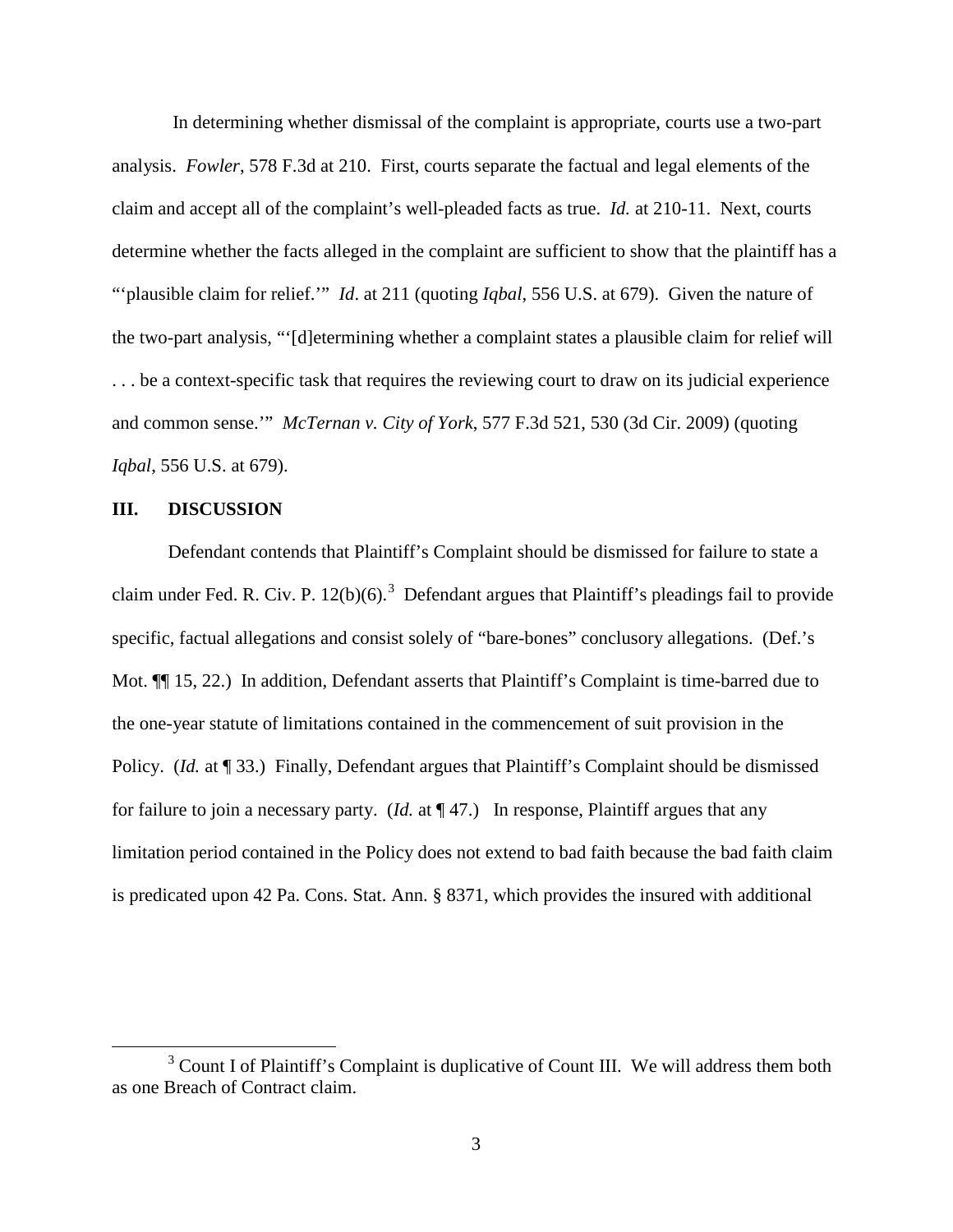protection and relief. (Pl.'s Resp. [4](#page-3-0).)<sup>4</sup> Plaintiff contends that the bad faith claim is distinct from the breach of contract claim and not subject to any limitations imposed independently of Section 8371's plain language. (Pl.'s Resp. 4.)

## **A. Breach of Contract Claim**

l

Plaintiff alleges that Defendant breached its contract with Plaintiff by denying full payment of Plaintiff's claim under the Policy. Specifically, Plaintiff's Complaint alleges that Defendant's failure to compensate him the full amount of the cost of his home renovations caused damages in the amount of \$22,227.46. (Pl.'s Compl.  $\P{9.}$ )<sup>[5](#page-3-1)</sup> Defendant responds that Plaintiff's breach of contract claim is barred by the one-year statute of limitations contained in the Policy's commencement of suit provision. Plaintiff has not responded to this argument.

Under Pennsylvania law, the statute of limitations for a breach of contract claim is four years. 42 Pa. Cons. Stat. § 5525. "Parties to a contract, however, may agree to a shorter limitations period provided it is reasonable." *Swan Caterers, Inc. v. Nationwide Mut. Fire. Ins. Co.*, No. 12-24, 2012 WL 5508371, at \*4 (E.D. Pa. Nov. 13, 2012). '"A one-year time limit meets this test.'" *Id.* (quoting *McElhiney v. Allstate Ins. Co.*, 33 F. Supp. 405, 406 (E.D. Pa. 1999)).

Here, the commencement of suit provision in the Policy provides:

No one may bring an action against us [Defendant] in any way related to the existence or amount of coverage, or the amount of loss for which coverage is sought, under a coverage to which section 1 conditions applies unless: (a): there has been full compliance with all policy terms;

<span id="page-3-0"></span><sup>&</sup>lt;sup>4</sup> Plaintiff has filed a Response in opposition to Defendant's Motion for Summary Judgment. Defendant's Motion is not for Summary Judgment. It is a Motion to Dismiss under Rule 12(b).

<span id="page-3-1"></span> $<sup>5</sup>$  Plaintiff's Complaint alleges damages in the amount of \$22,227.46. Defendant's Notice</sup> of Removal refers to damages in the amount of \$22,227.46. However, Plaintiff's memorandum of law in response to Defendant's Motion refers to damages in the amount of \$222,227.46. Obviously, this raises questions regarding this Court's diversity jurisdiction.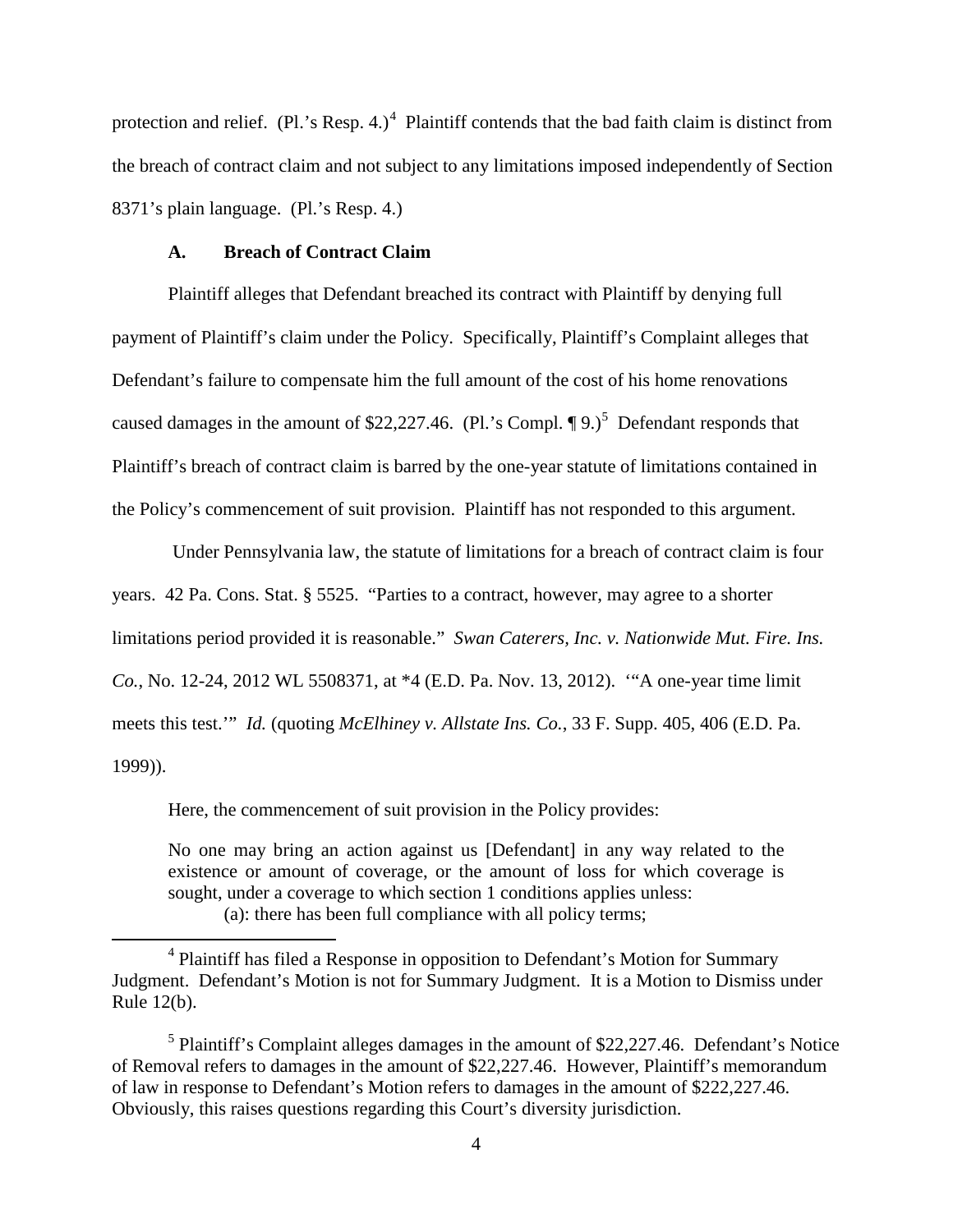(b): the action is commenced within one year after the inception of loss or damages.

(Def.'s Mot. Ex. B.) It is well settled that a commencement of suit clause that imposes time limits on recovery is valid and will be sustained. *Gen. State Auth. v. Planet Ins. Co.*, 346 A.2d 265, 266 (Pa. 1975); *Commonwealth v. Transamerican Ins. Co.*, 341 A.2d 74, 76 (Pa. 1975) ("This Commonwealth has long recognized the validity of a policy provision limiting the time of bringing suit under its terms and rendering the normal statute of limitations for the cause of action in question inapplicable."); *Schreiber v. Pa. Lumberman's Mutual Ins. Co.*, 444 A.2d 647, 649 (Pa. 1982) (upholding limitation of suit provision); *Duffy v. Allstate Ins.*, No. 97-6668, 1998 WL 470156, at \*2 (E.D. Pa. Aug. 11, 1998) (upholding limitations clause). The limitation period runs from '"the date of the occurrence of the destructive event or casualty insured against."' *Petraglia v. Am. Motorists Ins. Co.*, 424 A.2d 1360, 1362 (Pa. Super. Ct. 1981) (quoting *Gen. State. Auth.*, 346 A.2d at 267). Failure to bring a claim within the limitation period in the Policy will result in an "absolute bar" to the claim. *Toledo v. State Farm Fire & Cas. Co.*, 810 F. Supp. 156, 158 (E.D. Pa. 1992) (citing *Gen. State Auth*, 346 A.2d at 742-43).

Plaintiff's Complaint alleges that, on or about September 17, 2012, Plaintiff's residence suffered direct and physical damage. On March 7, 2014, Plaintiff brought suit against the Defendant contesting the amount of the coverage under the Policy. The commencement of suit provision contained in the Policy explicitly covers such a cause of action "related to the existence or amount of coverage" and mandates that a suit be brought within one year of the inception of damage or loss. Accordingly, Plaintiff should have filed suit by September 17, 2013. March 7, 2014, the date Plaintiff filed suit, is nearly six months after the one year deadline had passed. Given the valid one year statute of limitations contained in the commencement of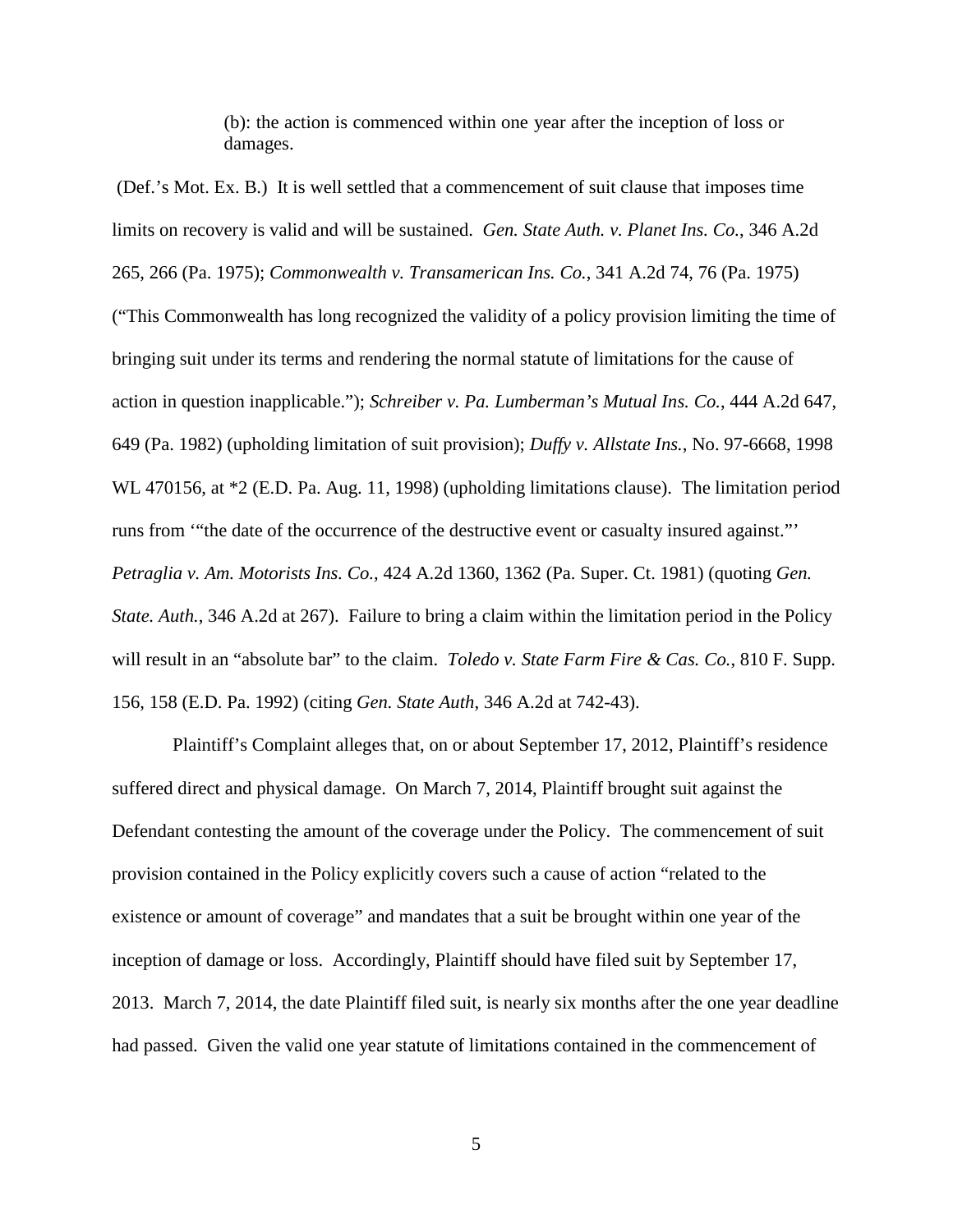suit provision, there can be no dispute that Plaintiff instituted this cause of action beyond the Policy's limitation period.<sup>[6](#page-5-0)</sup> Plaintiff's breach of contract claim is time barred.

## **B. Bad Faith Claim**

l

Although Plaintiff's breach of contract claim is barred by the commencement of suit

provision in the insurance contract, a "bad faith claim is not affected by the one-year limitations

period in the insurance contract." *March v. Paradise Mut. Ins. Co.*, 646 A.2d 1254, 1257 (Pa.

Super. Ct. 1994). "[A] claim brought under Section 8371 is a cause of action which is separate

and distinct from the underlying contract claim." *Id.* at 1256; *Margolies v. State Farm Fire &* 

*Cas. Co.*, 810 F. Supp. 637, 642 (E.D. Pa. 1992) ("The evolving jurisprudence in this district has

held that § 8371 creates a separate and independent cause of action."). Section 8371 was enacted

to create a cause of action for acts of "bad faith" in insurance law. *Atiyeh v. Nat'l Fire Ins. Co.* 

*of Hartford*, 742 F. Supp. 2d 591, 598 (E.D. Pa. 2010). Section 8371 states:

In an action arising under an insurance policy, if the court finds that the insurer has acted in bad faith toward the insured, the court may take all of the following actions:

(1) Award interest on the amount of the claim from the date the claim was made by the insured in an amount equal to the prime rate of the interest plus 3%.

(2) Award punitive damages against the insurer.

(3) Assess court costs and attorney fees against the insurer.

42 Pa. Const. Stat. Ann. § 8371. While Section 8371 does not define "bad faith," the term has a

"universally accepted meaning" in the context of insurance law as '"any frivolous or unfounded

refusal to pay proceeds of a policy."' *Atiyeh*, 742 F. Supp. 2d at 598 n.14 (quoting *Terletsky v.* 

<span id="page-5-0"></span> $6$  Although a commencement of suit provision is legally enforceable, it may be extended or waived "where the actions of the insurer lead the insured to believe the contractual limitation period will not be enforced." *Gen. State. Auth.*, 346 A.2d at 267 n.6. In addition, such a provision will not be enforced "where the insured's failure to comply is induced by the actions of the insurer." *Id.*; *see also Transamerican Ins. Co.*, 341 A.2d at 77 (explaining that "an insurer will not be permitted to take advantage of an insured's failure to act where the insurer induced such a failure"). Plaintiff has not argued any such waiver.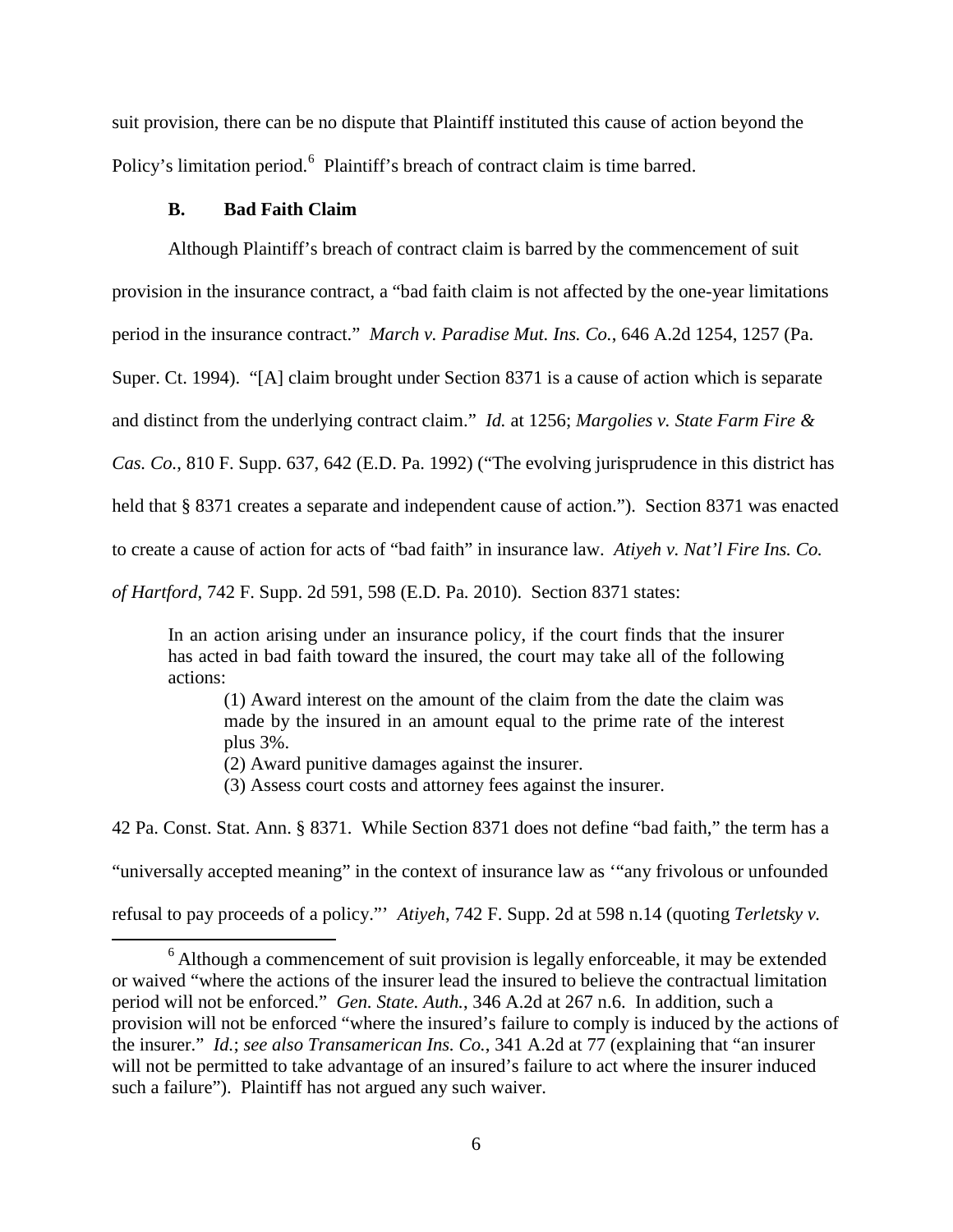*Prudential Prop. & Cas. Ins. Co.*, 649 A.2d 680, 688 (Pa. Super. Ct. 1994)). This standard does not need to reach fraudulent; however, "mere negligence or bad judgment is not bad faith." *Id.*

To establish bad faith, Plaintiff must show that the insurer "(1) lacked a reasonable basis for denying benefits and (2) knew or recklessly disregarded its lack of a reasonable basis." *Id*. The Plaintiff must demonstrate that '"the insurer breached its duty of good faith through some motive of self-interest or ill will."' *Id.* (quoting *Brown v. Progressive Ins. Co.*, 860 A.2d 493, 501 (Pa. Super. Ct. 2004)). Plaintiff must prove this by "'clear, direct, weighty and convincing"' evidence. *Polselli v. Nationwide Mut. Fire Ins. Co.*, 23 F.3d 747, 752 (3d Cir. 1994) (quoting *U.S. Fire Ins. Co. v. Royal Ins. Co.*, 759 F.2d 306, 309 (3d Cir. 1985)).

Defendant contends that Plaintiff has insufficiently pled his bad faith claim. Defendant argues that Plaintiff's Complaint alleges conclusory statements void of any specific facts to demonstrate Defendant lacked a reasonable basis for denying benefits under the Policy. Count II of Plaintiff's Complaint, which is entitled Bad Faith, reads as follows: "At all times material hereto, the Defendant, Allstate Insurance Company did not exercise good faith and fair dealing with the Plaintiff with respect to its agreements, actions and promises as required by law, causing the Plaintiff to suffer damages." (Pl.'s Compl. ¶ 12.) Plaintiff has failed to '"describe who, what, where, when, and how the alleged bad faith conduct occurred."' *See Miracle Temple Christian Acad. v. Church Mut. Ins. Co.*, No. 12-995, 2012 WL 1286751, at \*4 (E.D. Pa. Apr. 16, 2002) (quoting *Blasetti v. Allstate Ins. Co.*, No. 11-6920, 2012 WL 177419, at \*4 (E.D. Pa. Jan. 23, 2012)); *Iqbal*, 556 U.S. at 679 ("[W]hile legal conclusions can provide the framework of a complaint, they must be supported by factual allegations."). Plaintiff submits "bare-bones" conclusory allegations that do not sufficiently establish a plausible bad faith claim. *Fowler*, 578 F.3d at 210. Therefore, Plaintiff's bad faith claim will be dismissed.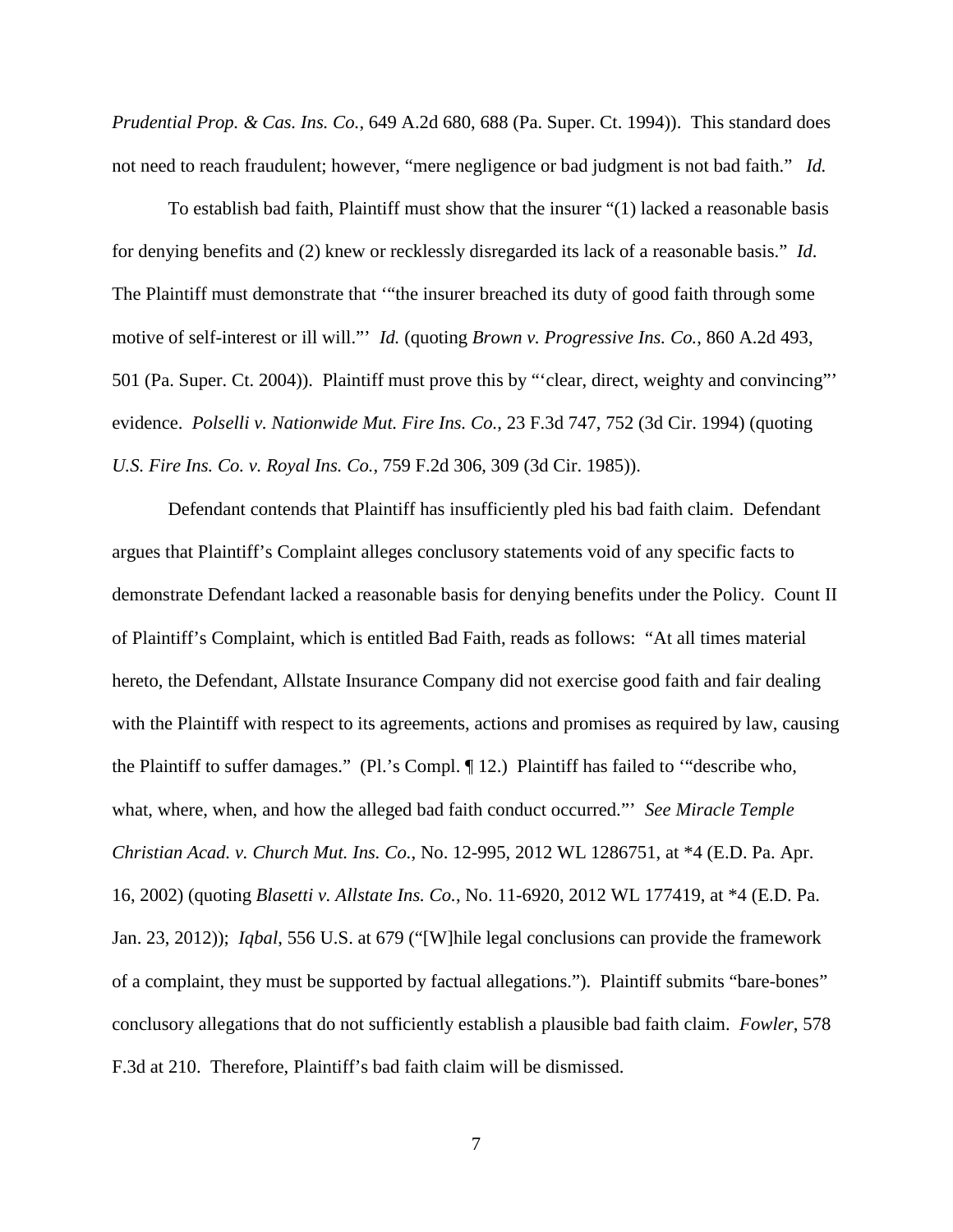## **C. Necessary Party**

Defendant argues that Plaintiff's Complaint should be dismissed under Rule 12(b)(7) for

failure to join Carmel Mattia as a necessary party. (Def.'s Mot. 25.) Rule 12(b)(7) permits a claim to be dismissed when the plaintiff has failed to join a party as required by Rule 19. Under Rule 19(a), a party is deemed necessary and must be joined if:

(A) [I]n that person's absence, the court cannot accord complete relief among existing parties; or

(B) that person claims an interest relating to the subject of the action and is so situated that disposing of the action in the person's absence may:

(i) as a practical matter impair or impede the person's ability to protect the interest; or (ii) leave an existing party subject to a substantial risk of incurring double, multiple, or otherwise inconsistent obligations because of the interest.

Fed. R. Civ. P. 19(a). "It is well-established that a party to a contract which is the subject of the litigation is considered a necessary party." *Ryan v. Volpone Stamp Co., Inc.*, 107 F. Supp. 2d 369, 387 (S.D.N.Y. 2000). In a breach of contract claim, all parties to the contract should ordinarily be joined. *Rashid*, *v. Kite*, 957 F. Supp. 70, 74 (E.D. Pa. 1997). Assessing the issue on a case-by-case basis requires "(1) appraising the [indispensable party's] interest, and then (2) considering the equitable principles described in Rule 19." *Steel Valley Auth. v. Union Switch & Signal Div.*, 809 F.2d 1006, 1011 (3d Cir. 1987) (quotation omitted). Once it is determined that an absentee is a necessary party and that joinder of that party is impossible, then it must be determined "whether 'in equity and good conscience the action should proceed among the parties before it, or should be dismissed.'" *Rashid*, 957 F. Supp. at 73 (quoting Fed. R. Civ. P. 19(b)). Rule 19(b) lists four factors to guide the Court to determine "whether in equity and good conscience" the action should proceed:

[F]irst, to what extent a judgment rendered in the person's absence might be prejudicial to the person or those already parties; second, the extent to which by protective provisions in the judgment, by the shaping of relief, or other measures,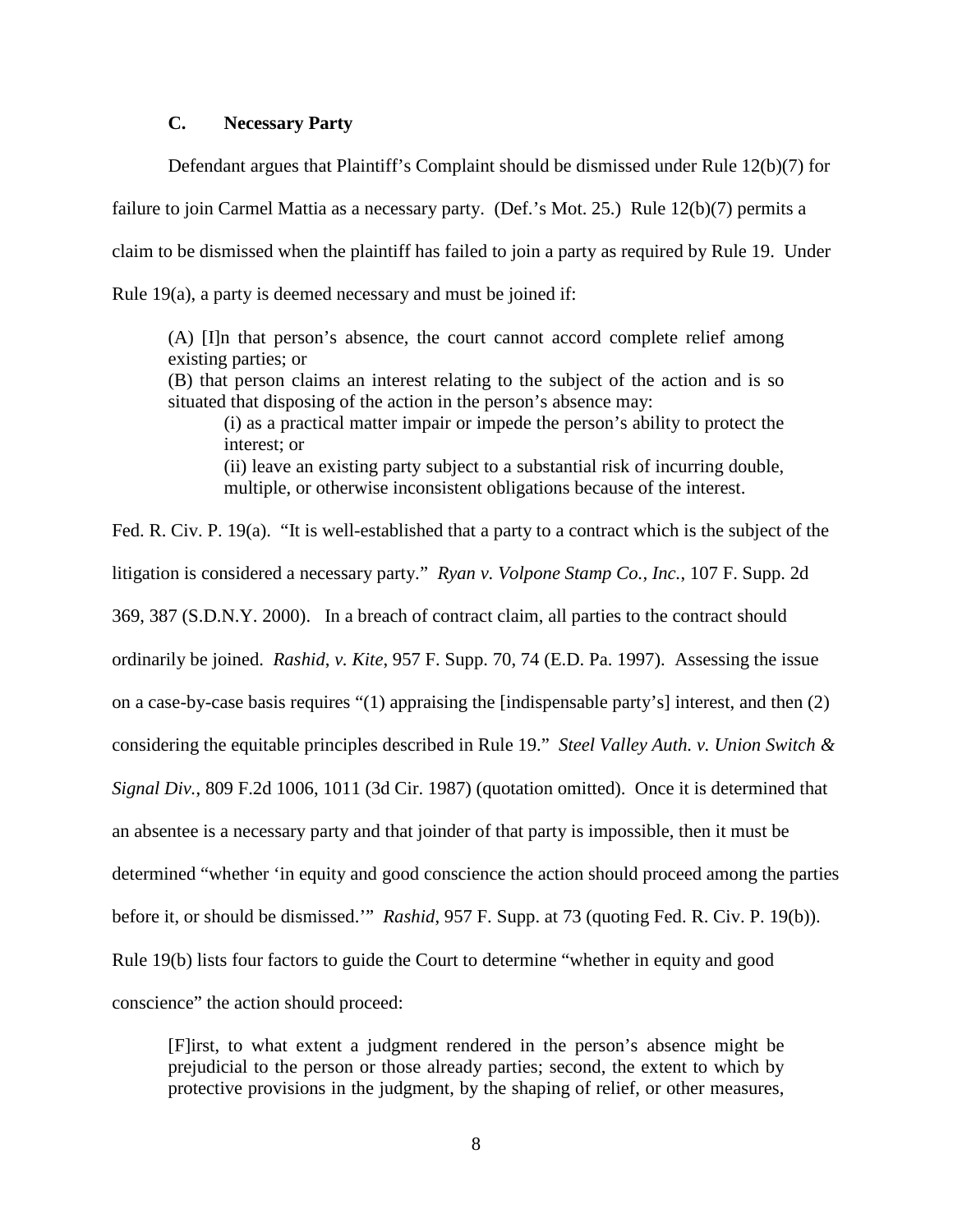the prejudice can be lessened or avoided; third, whether a judgment rendered in the person's absence will be adequate; fourth, whether the plaintiff will have an adequate remedy if the action is dismissed for non-joinder.

*Id.* at 73 (quoting Fed. R. Civ. P. 19(b)). Courts have substantial discretion and must use a "fact" specific, flexible analysis" to balance the interests of the existing parties, the absent party, the courts, and the public. *Johnson & Johnson v. Coopervision, Inc.*, 720 F. Supp. 1116, 1121-22 (D. Del. 2000) (balancing the interests of (1) the defendant, (2) the absent party, (3) the courts and the public, and (4) the plaintiff). "The decision whether to dismiss (i.e., the decision whether the person missing is 'indispensable') must be based on factors varying with the different cases, some such factors being substantive, some procedural, some compelling by themselves, and some subject to balancing against opposing interests." *Provident Tradesmen Bank & Trust Co. v. Patterson*, 390 U.S. 102, 118-19 (1968).

Ms. Mattia may qualify as a necessary party to this action as an insured under the Policy and as an owner of the subject home along with her husband Anthony Mattia. *See Rashid*, 957 F. Supp. at 73 (determining that all parties to a contract should be joined). However, even if she is a necessary party, we currently lack sufficient facts to determine whether she can be joined to this action and, if she cannot, whether in equity and good conscience the matter should be dismissed. The only fact offered by Defendant is that Ms. Mattia is listed on the policy as "resident relative." This is insufficient.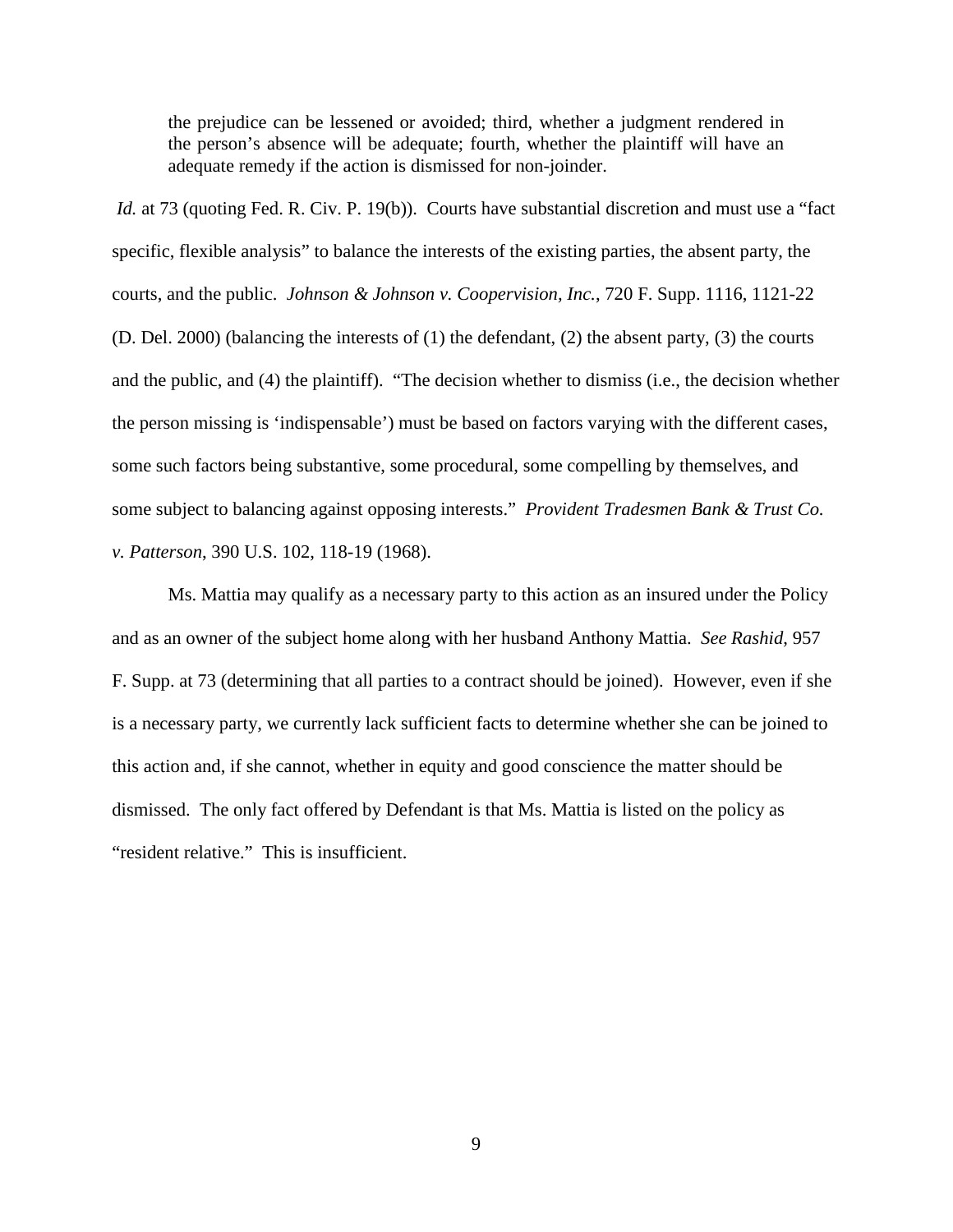# **IV**. **CONCLUSION**

For the foregoing reasons, Defendant Allstate Insurance Company's Motion to Dismiss will be granted. An appropriate Order follows.

# **BY THE COURT:**

 $\bigcirc \mathcal{A} \neq \bigcirc$ 

## **\_\_\_\_\_\_\_\_\_\_\_\_\_\_\_\_\_\_\_\_\_\_\_\_ R. BARCLAY SURRICK, J.**